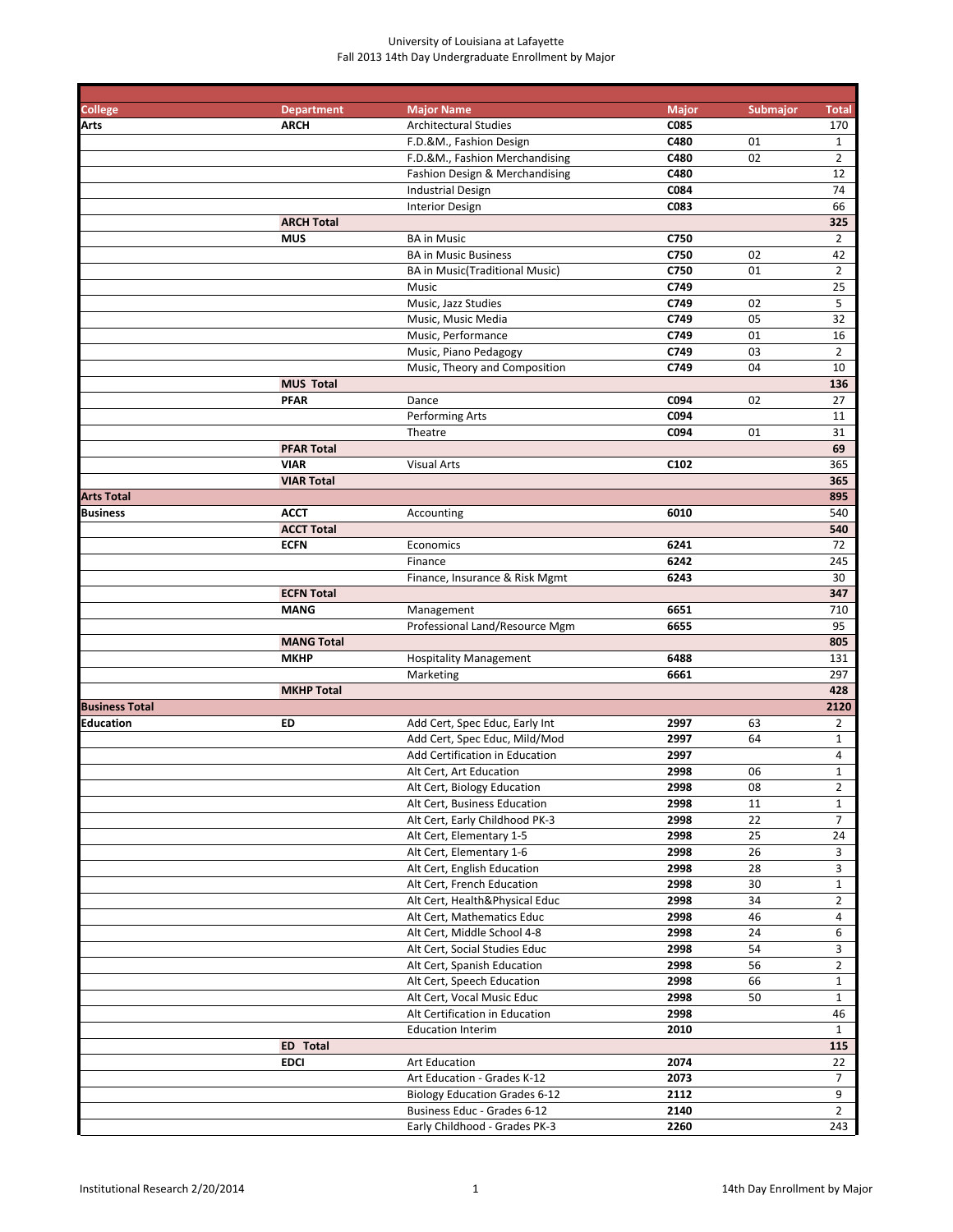|                              |                   | Earth Sci Educ - Grades 6-12       | 2314 |    | $\mathbf{1}$   |
|------------------------------|-------------------|------------------------------------|------|----|----------------|
|                              |                   | Elementary Educ - Grades 1-5       | 2311 |    | 301            |
|                              |                   | English Education- Grades 6-12     | 2301 |    | 33             |
|                              |                   | Instrumental Music Ed- Gr K-12     | 2744 |    | 16             |
|                              |                   | Mathematics Educ - Grades 6-12     | 2670 |    | 19             |
|                              |                   | Middle School - Grades 4-8         | 2265 |    | 51             |
|                              |                   | Music Educ, Instrumental           | 2373 | 48 | 29             |
|                              |                   | Music Educ, Vocal                  | 2373 | 50 | 6              |
|                              |                   | <b>SCED, Biology Education</b>     | 2377 | 08 | 19             |
|                              |                   | <b>SCED, Business Education</b>    | 2377 | 11 | 10             |
|                              |                   | SCED, Chemistry Education          | 2377 | 14 | 4              |
|                              |                   | SCED, Earth Science Education      | 2377 | 20 | 3              |
|                              |                   | SCED, English Education            | 2377 | 28 | 66             |
|                              |                   | SCED, General Science Educ         | 2377 | 32 | 4              |
|                              |                   | <b>SCED, Mathematics Education</b> | 2377 | 46 | 30             |
|                              |                   | <b>SCED, Physics Education</b>     | 2377 | 52 | 3              |
|                              |                   | SCED, Social Studies Education     | 2377 | 54 | 53             |
|                              |                   | <b>SCED, Speech Education</b>      | 2377 | 66 | 8              |
|                              |                   | Social Studies Educ - Gr 6-12      | 2920 |    | 23             |
|                              |                   | Special Education MM - Gr 1-12     | 2376 |    | 7              |
|                              |                   | Vocal Music Educ - Grades K-12     | 2746 |    | 3              |
|                              | <b>EDCI Total</b> |                                    |      |    | 972            |
|                              | <b>KNES</b>       | <b>Athletic Training</b>           | 2473 |    | 149            |
|                              |                   | Kinesiology - Grades K-12          | 2474 |    | 93             |
|                              |                   | Kinesiology, Exercise Science      | 2474 | 05 | 593            |
|                              |                   | Kinesiology, Hlth Promotion        | 2474 | 10 | $\mathbf{1}$   |
|                              |                   | Kinesiology, Sports Management     | 2474 | 20 | 140            |
|                              |                   | Online Hlth Promotion & Wellns     | 2474 | 30 | 102            |
|                              |                   | ORGANIZATIONAL LEADERSHIP          | 2475 |    | $\overline{2}$ |
|                              | <b>KNES Total</b> |                                    |      |    | 1080           |
| <b>Education Total</b>       |                   |                                    |      |    | 2167           |
| <b>Engineering</b>           | <b>CHEE</b>       | <b>Chemical Engineering</b>        | 4170 |    | 232            |
|                              | <b>CHEE Total</b> |                                    |      |    | 232            |
|                              | <b>CIVE</b>       | Civil Engineering                  | 4180 |    | 187            |
|                              | <b>CIVE Total</b> |                                    |      |    | 187            |
|                              | <b>EECE</b>       | Elec Engr, Computer Engr           | 4281 |    | 45             |
|                              |                   | Elec Engr, Telecomm Engr           | 4283 |    | $\overline{2}$ |
|                              |                   | <b>Electrical Engineering</b>      | 4280 |    | 199            |
|                              | <b>EECE Total</b> |                                    |      |    | 246            |
|                              | <b>ITEC</b>       | Industrial Technology              | 4552 |    | 415            |
|                              | <b>ITEC Total</b> |                                    |      |    | 415            |
|                              | <b>MCHE</b>       | <b>Mechanical Engineering</b>      | 4680 |    | 581            |
|                              | <b>MCHE Total</b> |                                    |      |    | 581            |
|                              | <b>PETE</b>       | Petroleum Engineering              | 4790 |    | 492            |
|                              | <b>PETE Total</b> |                                    |      |    | 492            |
| <b>Engineering Total</b>     |                   |                                    |      |    | 2153           |
| General Studies              | GS                | Gen Studies, Applied Sciences      | G005 |    | 157            |
|                              |                   | Gen Studies, Arts and Human        | G001 |    | 253            |
|                              |                   | Gen Studies, Behavioral Sci        | G003 |    | 203            |
|                              |                   | Gen Studies, Natural Sciences      | G002 |    | 14             |
|                              |                   | General Studies, Interim           | G000 |    | 18             |
|                              | <b>GS</b> Total   |                                    |      |    | 645            |
| <b>General Studies Total</b> |                   |                                    |      |    | 645            |
| Liberal Arts                 | <b>CJUS</b>       | Criminal Justice                   | H929 |    | 326            |
|                              | <b>CJUS Total</b> |                                    |      |    | 326            |
|                              | <b>CMCN</b>       | Mass Comm-Advertising Sequence     | H962 | 01 | 51             |
|                              |                   | Mass Comm-Broadcasting Seq         | H962 | 02 | 129            |
|                              |                   | Mass Comm-Journalism Sequence      | H962 | 03 | 57             |
|                              |                   | <b>Mass Communication</b>          | H962 |    | 5              |
|                              |                   | Organizational Communication       | H961 |    | 36             |
|                              |                   | <b>Public Relations</b>            | H965 |    | 195            |
|                              | <b>CMCN Total</b> |                                    |      |    | 473            |
|                              | <b>CODI</b>       | Speech Pathology and Audiology     | H963 |    | 240            |
|                              | <b>CODI Total</b> |                                    |      |    | 240            |
|                              | <b>ENGL</b>       | <b>Creative Writing</b>            | H301 | 01 | 8              |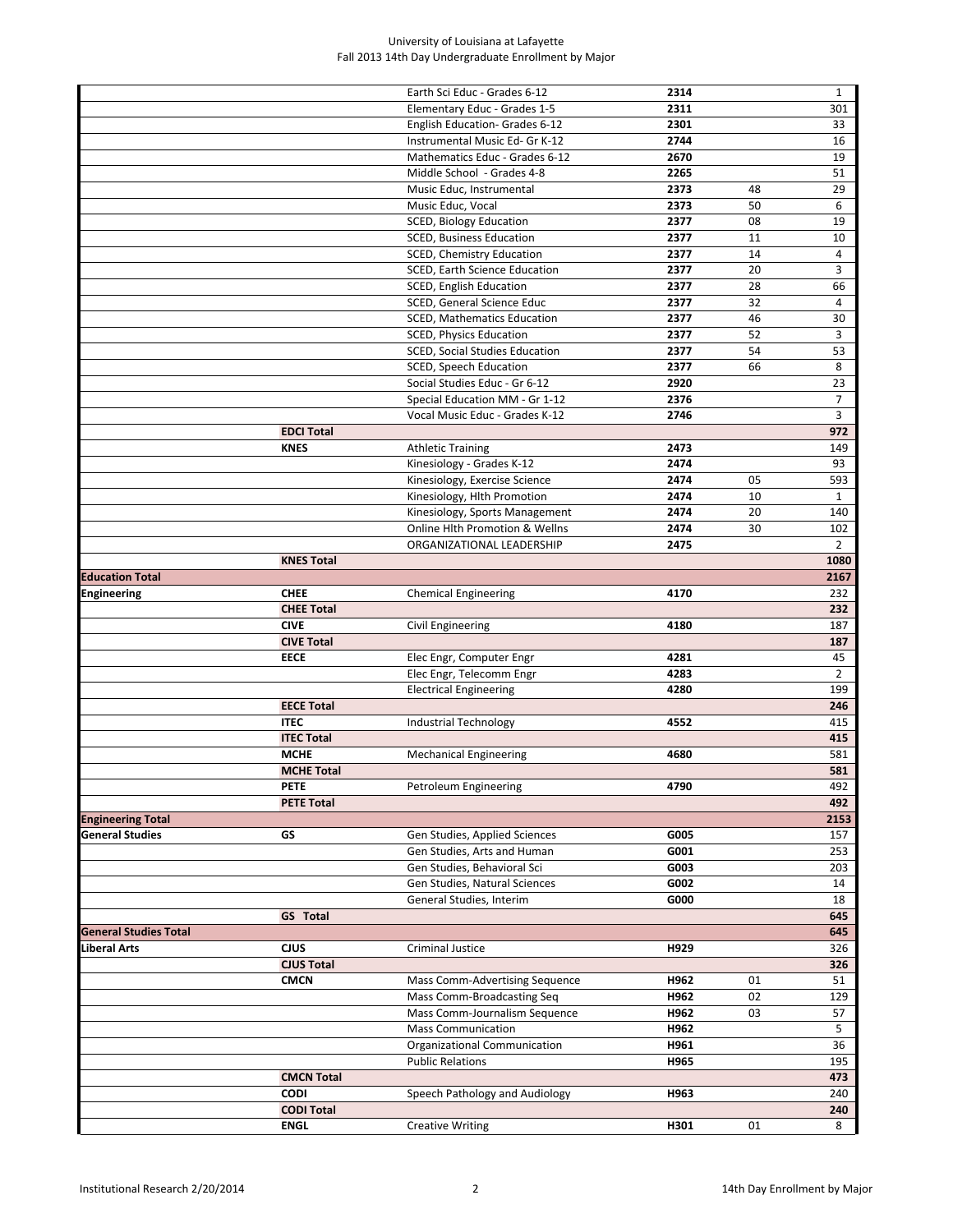|                           |                   | English                                                   | H301         |        | 166            |
|---------------------------|-------------------|-----------------------------------------------------------|--------------|--------|----------------|
|                           |                   | Linguistics                                               | H301         | 03     | $\overline{2}$ |
|                           |                   | Literature                                                | H301         | 04     | $\overline{2}$ |
|                           |                   | <b>Professional Writing</b>                               | H301         | 05     | $\overline{2}$ |
|                           | <b>ENGL Total</b> |                                                           |              |        | 180            |
|                           | <b>FORL</b>       | Modern Languages                                          | H345         |        | 8              |
|                           |                   | Modern Languages, Francophone                             | H345         | 02     | 16             |
|                           |                   | Modern Languages, French                                  | H345         | 01     | 3              |
|                           |                   | Modern Languages, French ED                               | H345         | 11     | 3              |
|                           |                   |                                                           |              | 04     |                |
|                           |                   | Modern Languages, German                                  | H345         |        | $\overline{2}$ |
|                           |                   | Modern Languages, Spanish                                 | H345         | 03     | 19             |
|                           |                   | Modern Languages, Spanish ED                              | H345         | 13     | 4              |
|                           | <b>FORL Total</b> |                                                           |              |        | 55             |
|                           | <b>HIGE</b>       | History                                                   | H501         |        | 127            |
|                           | <b>HIGE Total</b> |                                                           |              |        | 127            |
|                           | LA                | Moving Image Arts                                         | H541         |        | 116            |
|                           |                   | <b>Undeclared Liberal Arts</b>                            | H009         |        | 68             |
|                           | LA Total          |                                                           |              |        | 184            |
|                           | <b>PHIL</b>       | Philosophy                                                | H810         |        | $\mathbf{1}$   |
|                           | <b>PHIL Total</b> |                                                           |              |        | $\mathbf{1}$   |
|                           | <b>POLS</b>       | <b>International Relations</b>                            | H921         | 02     | 32             |
|                           |                   | <b>Political Science</b>                                  | H921         |        | 67             |
|                           |                   | Political Science - Pre-Law                               | H921         | 01     | 147            |
|                           | <b>POLS Total</b> |                                                           |              |        | 246            |
|                           | <b>PSYC</b>       | Psychology                                                | H870         |        | 558            |
|                           | <b>PSYC Total</b> |                                                           |              |        | 558            |
|                           | <b>SOCI</b>       | Anthropology                                              | H924         |        | 42             |
|                           |                   | Child and Family Studies                                  | H481         |        | 197            |
|                           |                   | Sociology                                                 | H925         |        | 113            |
|                           | <b>SOCI Total</b> |                                                           |              |        | 352            |
| <b>Liberal Arts Total</b> |                   |                                                           |              |        | 2742           |
| <b>Nursing</b>            |                   |                                                           |              |        |                |
|                           | <b>ALHP</b>       | <b>Dietetics</b><br><b>Health Services Administration</b> | 5486<br>5487 |        | 107<br>58      |
|                           |                   |                                                           |              |        |                |
|                           |                   |                                                           |              | 01     | $\overline{2}$ |
|                           |                   | Pre-Dental Hygiene                                        | 5773         |        | 82             |
|                           | <b>ALHP Total</b> |                                                           |              |        | 249            |
|                           | <b>BSN</b>        | Mobility in Nursing Education                             | 5770         | 01     | 8              |
|                           |                   | Nursing                                                   | 5770         |        | 1058           |
|                           |                   | Online Nursing RN to BSN                                  | 5770         | 03     | 313            |
|                           | <b>BSN Total</b>  |                                                           |              |        | 1379           |
|                           | <b>HIM</b>        | <b>Health Information Management</b>                      | 5728         |        | 114            |
|                           | <b>HIM Total</b>  |                                                           |              |        | 114            |
| <b>Nursing Total</b>      |                   |                                                           |              |        | 1742           |
| <b>Sciences</b>           | <b>BIOL</b>       | Bio Resources / Diversity                                 | <b>S117</b>  | $10\,$ | 15             |
|                           |                   | Biology                                                   | <b>S117</b>  |        | 707            |
|                           |                   | Micro Biology                                             | <b>S117</b>  | 20     | 25             |
|                           |                   | Microbiology                                              | <b>S721</b>  |        | $\overline{3}$ |
|                           |                   | Pre Vet Two Year Transfer                                 | <b>S064</b>  |        | 26             |
|                           |                   | Pre-Med Tech, Transfer Program                            | <b>S727</b>  |        | 9              |
|                           |                   | Resource Biology/Biodiversity                             | <b>S118</b>  |        | 6              |
|                           | <b>BIOL Total</b> |                                                           |              |        | 791            |
|                           | <b>CHEM</b>       | Chemistry                                                 | S161         |        | 67             |
|                           |                   | Pre-Pharmacy Two Year Transfer                            | <b>S162</b>  |        | 100            |
|                           | <b>CHEM Total</b> |                                                           |              |        | 167            |
|                           | <b>CMIX</b>       | <b>Business Informatics</b>                               | <b>S300</b>  | 01     | 74             |
|                           |                   | Digital Media Technology                                  |              |        |                |
|                           |                   |                                                           | <b>S300</b>  | 03     | 23             |
|                           |                   | <b>Health Informatics</b>                                 | <b>S300</b>  | 02     | 8              |
|                           |                   | Individualized Informatics                                | <b>S300</b>  | 06     | $\mathbf{1}$   |
|                           |                   | Informatics                                               | <b>S300</b>  |        | $\overline{2}$ |
|                           |                   | <b>Systems Administration</b>                             | <b>S300</b>  | 04     | 33             |
|                           |                   | Web Design                                                | <b>S300</b>  | 05     | 10             |
|                           | <b>CMIX Total</b> |                                                           |              |        | 151            |
|                           | <b>CMPS</b>       | Computer Science                                          | S191         |        | 225            |
|                           |                   | CSci, Cognitive Science                                   | S191         | 01     | 4              |
|                           |                   | CSci, Computer Engineering                                | S191         | 02     | 11             |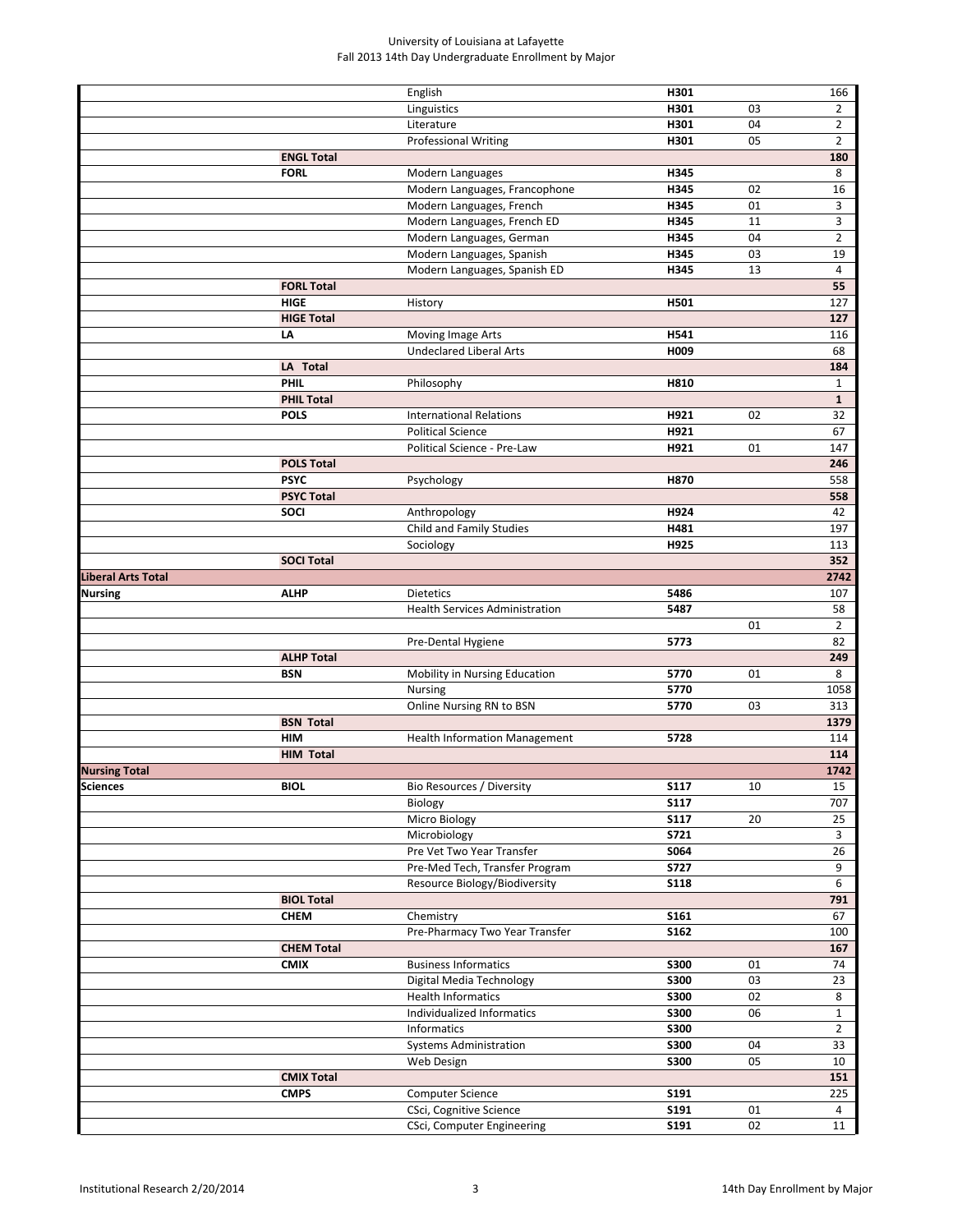|                                 |                   | <b>CSci, Information Technology</b> | S191        | 03 | 12             |
|---------------------------------|-------------------|-------------------------------------|-------------|----|----------------|
|                                 |                   | CSci, Pre-Major                     | S191        | 99 | 63             |
|                                 |                   | CSci, Scientific Computing          | S191        | 04 | $\overline{7}$ |
|                                 |                   | CSci, Video Game Design & Dev       | S191        | 05 | 44             |
|                                 | <b>CMPS Total</b> |                                     |             |    | 366            |
|                                 | <b>GEOL</b>       | Geology                             | S410        |    | 91             |
|                                 | <b>GEOL Total</b> |                                     |             |    | 91             |
|                                 | <b>GEOS</b>       | Digital Geography                   | <b>S200</b> | 03 | 6              |
|                                 |                   | <b>Environmental Quality</b>        | <b>S200</b> | 02 | 34             |
|                                 |                   | <b>Environmental Science</b>        | <b>S200</b> |    | $\overline{2}$ |
|                                 |                   | Soil and Water Conservation         | <b>S200</b> | 01 | 10             |
|                                 | <b>GEOS Total</b> |                                     |             |    | 52             |
|                                 | <b>MATH</b>       | <b>Mathematics</b>                  | S671        |    | 40             |
|                                 | <b>MATH Total</b> |                                     |             |    | 40             |
|                                 | <b>PHYS</b>       | Physics                             | <b>S830</b> |    | 36             |
|                                 | <b>PHYS Total</b> |                                     |             |    | 36             |
|                                 | <b>RRES</b>       | Agribusiness, Concentration         | <b>S128</b> | 01 | $\overline{2}$ |
|                                 |                   | Animal Science, Concentration       | <b>S128</b> | 02 | 24             |
|                                 |                   | Environmental & Sustainable Re      | <b>S034</b> |    | 18             |
|                                 |                   | Landscape& Horticulture Mgmt        | <b>S128</b> | 04 | $\overline{2}$ |
|                                 |                   | Nat. Resources&Envir Quality        | <b>S034</b> | 01 | $\overline{2}$ |
|                                 |                   | Plant Science, Concentration        | <b>S128</b> | 03 | $\overline{2}$ |
|                                 |                   | Pre Vet Two Year Transfer           | S063        |    | $\overline{2}$ |
|                                 |                   | Sustainable Agriculture             | <b>S128</b> |    | $\mathbf{1}$   |
|                                 | <b>RRES Total</b> |                                     |             |    | 53             |
|                                 | <b>SI</b>         | <b>Undeclared Science</b>           | S009        |    | 57             |
|                                 | SI Total          |                                     |             |    | 57             |
| <b>Sciences Total</b>           |                   |                                     |             |    | 1804           |
| <b>University College</b>       | UC                | Doors Program                       | 7008        |    | 59             |
|                                 |                   | High School - Dual Enrollment       | 7012        |    | 553            |
|                                 |                   | <b>Non-ULL Cross Enrollment</b>     | 7100        |    | 10             |
|                                 |                   | Post Baccalaureate                  | 7001        |    | 117            |
|                                 |                   | <b>Professional Studies</b>         | 7801        |    | 24             |
|                                 |                   | Special Non Degree Undergrad        | 7000        |    | 22             |
|                                 | <b>UC</b> Total   |                                     |             |    | 785            |
| <b>University College Total</b> |                   |                                     |             |    | 785            |
| <b>Grand Total</b>              |                   |                                     |             |    | 15053          |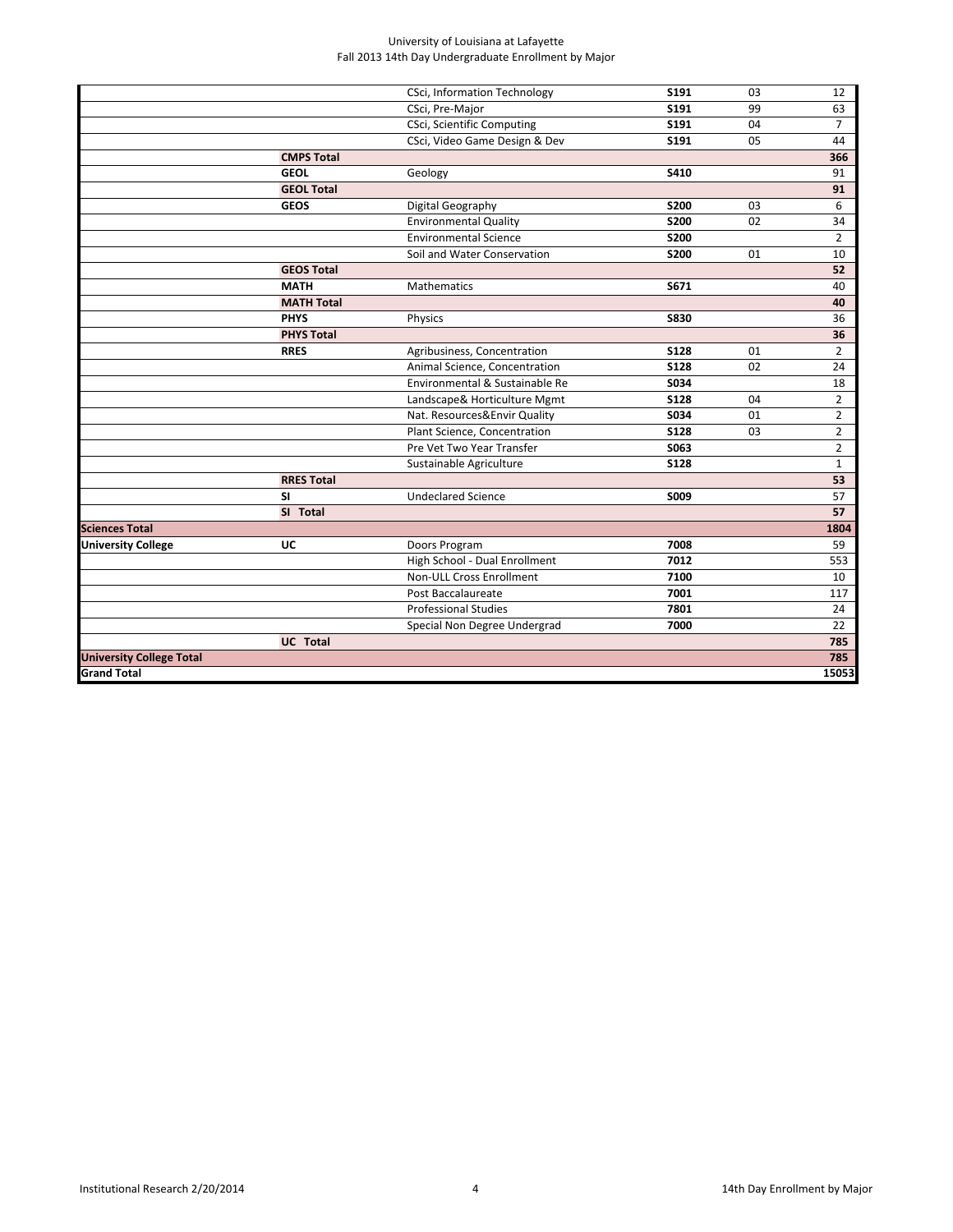| <b>College</b>               | <b>Department</b><br><b>ARCH</b> | <b>Major Name</b><br>Architecture     | <b>Major</b><br>8085 | Submajor | <b>Total</b><br>48 |
|------------------------------|----------------------------------|---------------------------------------|----------------------|----------|--------------------|
| Arts                         | <b>ARCH Total</b>                |                                       |                      |          | 48                 |
|                              | <b>MUS</b>                       | Music                                 | 8746                 |          | 17                 |
|                              | <b>MUS Total</b>                 |                                       |                      |          | 17                 |
| <b>Arts Total</b>            |                                  |                                       |                      |          | 65                 |
| <b>Business</b>              | <b>MBA</b>                       | <b>Exec Masters of Business Admin</b> | 812E                 |          | 9                  |
|                              |                                  | Health Care Admin - Certificate       | 8122                 |          | $\sqrt{4}$         |
|                              |                                  | <b>Health Care Administration</b>     | 8121                 |          | 35                 |
|                              |                                  | Masters of Business Admin             | 8120                 |          | 158                |
|                              | <b>MBA Total</b>                 |                                       |                      |          | 206                |
| <b>Business Total</b>        |                                  |                                       |                      |          | 206                |
| <b>Education</b>             | <b>COUE</b>                      | <b>Counselor Education</b>            | 8010                 |          | 89                 |
|                              | <b>COUE Total</b>                |                                       |                      |          | 89                 |
|                              | <b>EDCI</b>                      | Curriculum and Instruction            | 8377                 |          | 10                 |
|                              |                                  | ELEM ED & SPEC ED M/MOD GR 1-5        | 8370                 |          | 13                 |
|                              |                                  | <b>Gifted Education</b>               | 8378                 |          | 16                 |
|                              |                                  | OL Curriculum and Instruction         | 8377                 | OL       | 4                  |
|                              |                                  | SCND ED & SPEC ED M/MOD GR6-12        | 8379                 |          | 11                 |
|                              | <b>EDCI Total</b>                |                                       |                      |          | 54                 |
|                              | <b>EDFL</b>                      | <b>Educational Leadership</b>         | 8387                 |          | 30                 |
|                              |                                  | Educational Leadership Ed.D.          | 8389                 |          | 99                 |
|                              | <b>EDFL Total</b>                |                                       |                      |          | 129                |
|                              | <b>KNES</b>                      | Kinesiology Master's Degree           | 8360                 |          | 21                 |
|                              | <b>KNES Total</b>                |                                       |                      |          | 21                 |
| <b>Education Total</b>       |                                  | <b>Chemical Engineering MSE</b>       |                      |          | 293                |
| Engineering                  | <b>CHEE</b>                      |                                       | 8173<br>8172         |          | 7<br>$\mathbf 1$   |
|                              | <b>CHEE Total</b>                | Engineering, Chemical Option          |                      |          | 8                  |
|                              | <b>CIVE</b>                      | <b>Civil Engineering MSE</b>          | 8183                 |          | 20                 |
|                              |                                  | Engineering, Civil Option             | 8182                 |          | $\overline{3}$     |
|                              | <b>CIVE Total</b>                |                                       |                      |          | 23                 |
|                              | <b>EECE</b>                      | <b>Computer Engineering</b>           | 8283                 |          | 6                  |
|                              |                                  |                                       | 8289                 |          | 29                 |
|                              |                                  | <b>Electrical MSE</b>                 | 8285                 |          | 17                 |
|                              |                                  | Telecommunications                    | 8284                 |          | $\overline{2}$     |
|                              | <b>EECE Total</b>                |                                       |                      |          | 54                 |
|                              | <b>ENGR</b>                      | Ph.D. Systems Engineering CHEM        | 8174                 |          | 6                  |
|                              |                                  | Ph.D. Systems Engineering CIVE        | 8184                 |          | 6                  |
|                              |                                  | Ph.D. Systems Engineering ELEE        | 8286                 |          | 3                  |
|                              |                                  | Ph.D. Systems Engineering MCHE        | 8684                 |          | $\overline{7}$     |
|                              |                                  | Ph.D. Systems Engineering PETE        | 8794                 |          | 5                  |
|                              | <b>ENGR Total</b>                |                                       |                      |          | 27                 |
|                              | <b>MCHE</b>                      | <b>Mechanical Engineering MSE</b>     | 8683                 |          | 19                 |
|                              | <b>MCHE Total</b>                |                                       |                      |          | 19                 |
|                              | <b>PETE</b>                      | Petroleum Engineering MSE             | 8793                 |          | 55                 |
|                              | <b>PETE Total</b>                |                                       |                      |          | 55                 |
| <b>Engineering Total</b>     |                                  |                                       |                      |          | 186                |
| <b>Graduate School</b>       | GR                               | <b>Entree Program</b>                 | 8001                 |          | 22                 |
|                              |                                  | <b>Historic Preservation</b>          | 8015                 |          | $\mathbf{1}$       |
|                              |                                  | Masters Plus 30                       | 8008                 |          | 16                 |
|                              | <b>GR</b> Total                  |                                       |                      |          | 39                 |
| <b>Graduate School Total</b> |                                  |                                       |                      |          | 39                 |
| Liberal Arts                 | CJUS                             | <b>Masters Criminal Justice</b>       | 8929                 |          | 7                  |
|                              | <b>CJUS Total</b>                |                                       |                      |          | $\overline{7}$     |
|                              | <b>CMCN</b>                      | Communication                         | 8961                 |          | 53                 |
|                              | <b>CMCN Total</b>                |                                       |                      |          | 53                 |
|                              | <b>CODI</b>                      | Appl Language & Speech Science        | 8969<br>8963         |          | 27                 |
|                              | <b>CODI Total</b>                | Speech Pathology/Audiology            |                      |          | 58<br>85           |
|                              | <b>ENGL</b>                      | English                               | 8301                 |          | 29                 |
|                              |                                  |                                       | 8306                 |          | 86                 |
|                              |                                  | TCH Engl to Spkr of other Lang        | 8320                 |          | $\mathbf{1}$       |
|                              | <b>ENGL Total</b>                |                                       |                      |          | 116                |
|                              | <b>FORL</b>                      | Francophone Studies                   | 8349                 |          | 14                 |
|                              |                                  | French                                | 8341                 |          | 9                  |
|                              | <b>FORL Total</b>                |                                       |                      |          | 23                 |
|                              |                                  |                                       |                      |          |                    |